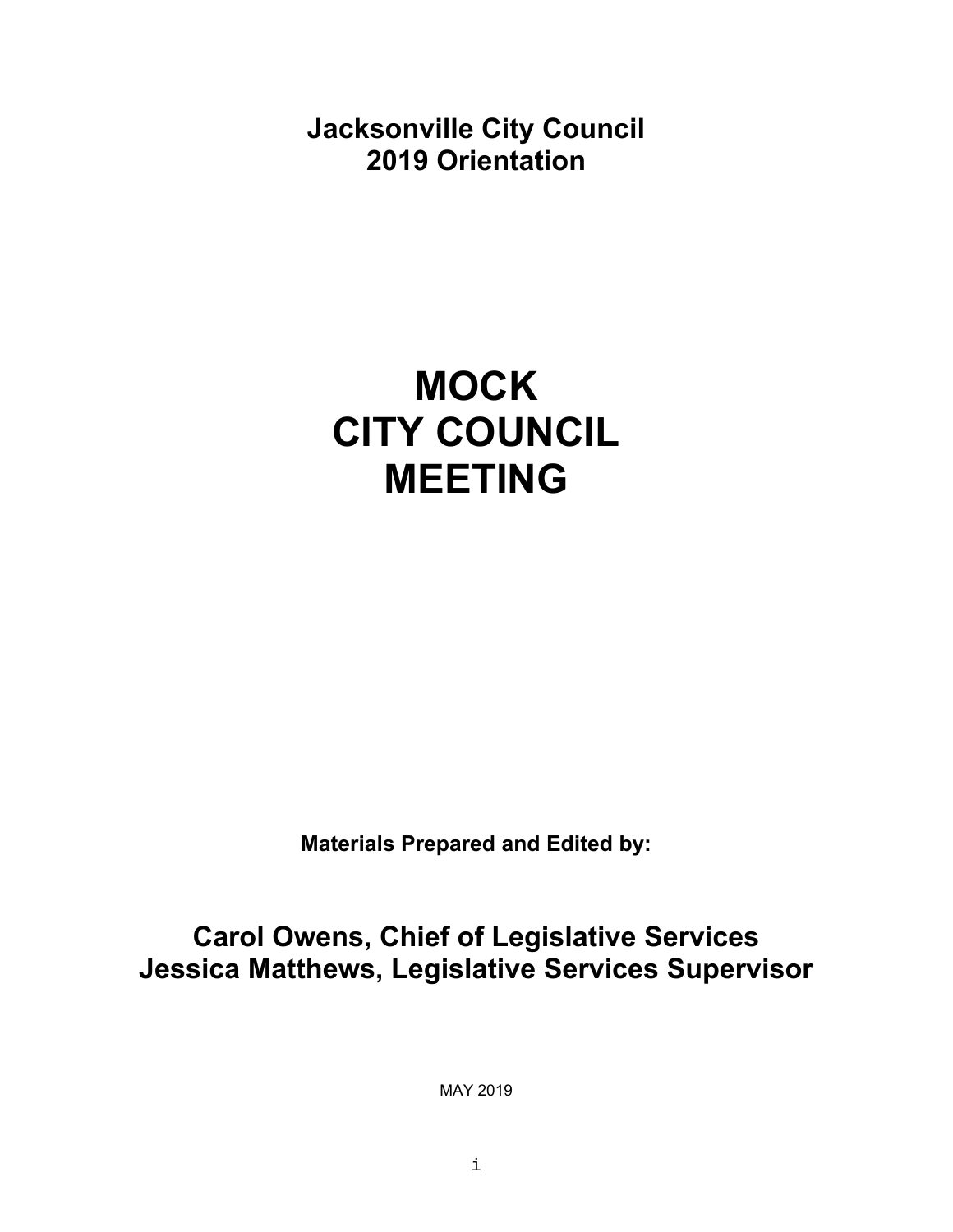# **TABLE OF CONTENTS**

| Attachment #1 – CHAMBER EQUIPMENT INSTRUCTIONS …………………………………………………………………………………………3 |  |
|------------------------------------------------------------------------------------|--|
|                                                                                    |  |
|                                                                                    |  |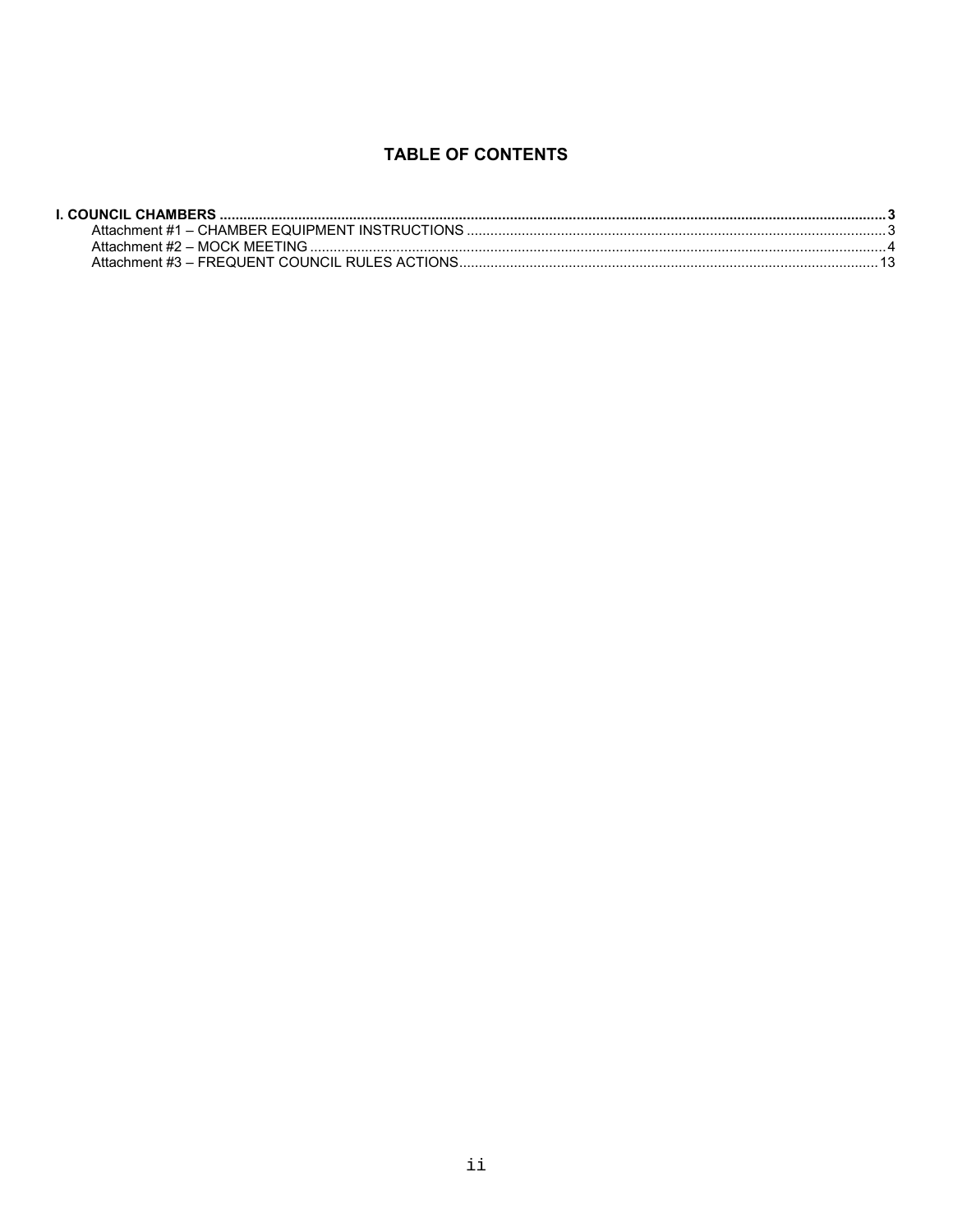#### **OFFICE OF LEGISLATIVE SERVICES**

#### **I. COUNCIL CHAMBERS**

#### **Attachment #1 – CHAMBER EQUIPMENT INSTRUCTIONS**



Office of the City Council Legislative Services Division

CAROL OWENS<br>CHIFF OF LEGISLATIVE SERVICES CHIEF AND THE CHIFF AND SUITE 430 CHIEF OF LEGISLATIVE SERVICES<br>OFFICE (904) 630-1404 FAX (904) 630-1242 32202

JACKSONVILLE, FLORIDA

May 15, 2019

- TO: Council Members and Staff Council Members Elect and Staff
- FROM: Carol Owens, Chief Legislative Services Division
- THRU: Cheryl Brown, Director City Council

#### **RE: Chamber Equipment Instructions**

Please be aware that in order for the camera system in the Chambers to work properly during meetings, it is imperative that the following instructions be strictly adhered to:

- 1) During Committee and Council meetings, do **NOT** push your **mike button** before being recognized to speak. If you want to be recognized to speak or respond to the comments of others, push your **BLUE** rostrum button on your console and wait to be recognized by the Chair. Once recognized, then activate your **mike button**.
- 2) Do **NOT** push your **mike button** while other Council Members or staff are speaking. If your mike is activated while others are speaking, the camera will not pan properly to the correct speaker.
- 3) Mikes should be turned off while waiting on responses/comments from other Committee or Council Members.
- 4) Turn your mike off as soon as you have concluded your remarks.
- 5) The **Council President/Committee Chair** mike should remain activated at all times.
- 6) The Committee Chair should **verbally announce** the Committee/Staff attendance. The cameras cannot pan fast enough to capture each person announcing their attendance at meeting.

Thank you in advance for your cooperation.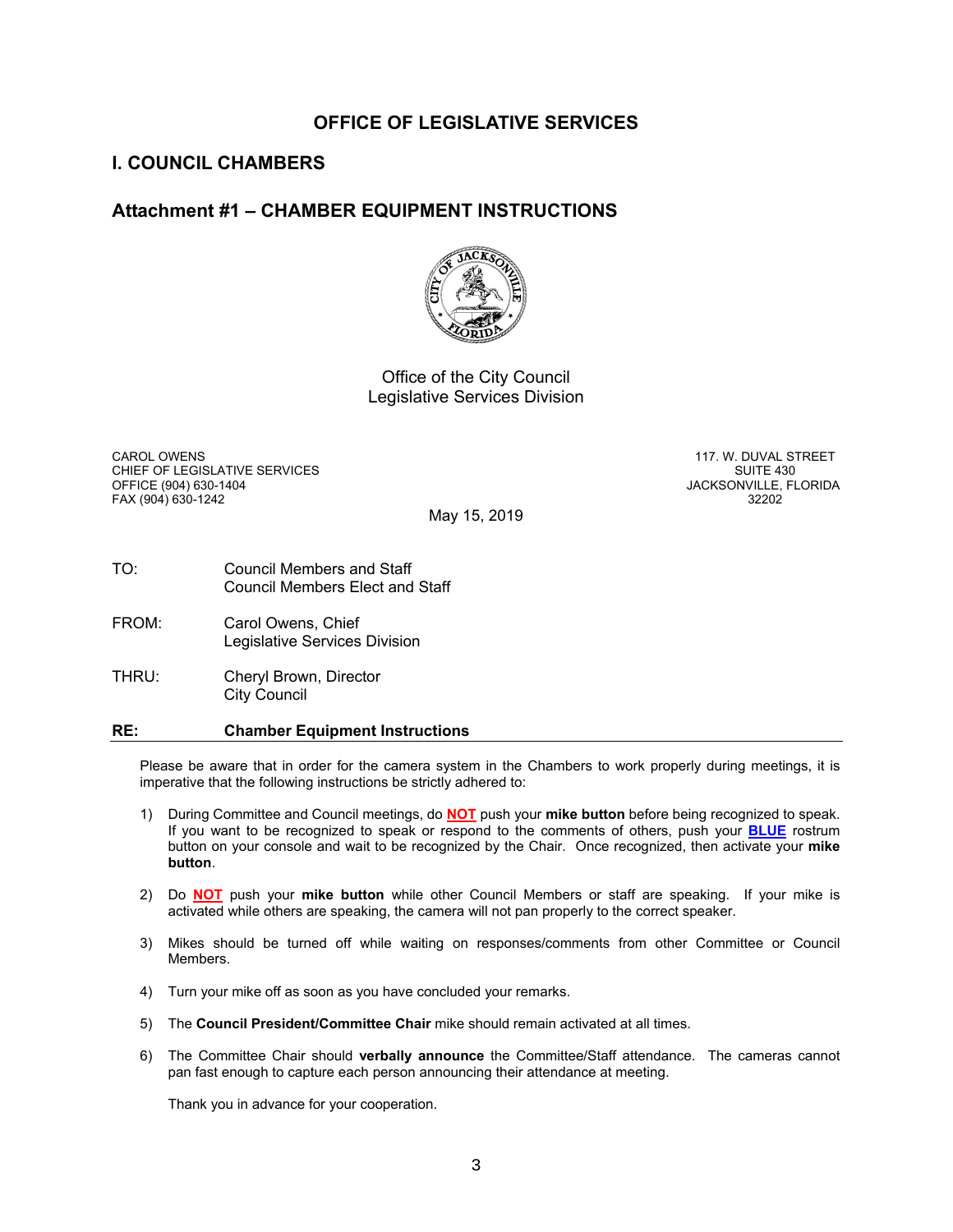(Page 1 of 9)

#### **FORMAT FOR CITY COUNCIL MEETINGS**

#### **CALL TO ORDER**

[Rap gavel]

**President**: Welcome to the June 11, 2019 Council meeting.

#### **INVOCATION**

**President**: Council Member (name), would you please give the invocation and lead us in the Pledge.

#### **ROLL CALL**

**President:** Council Members, please record your attendance by pushing the yellow button.

[Legislative staff announces the attendance and any excused absences] **President:** Mr. Floor Leader, would you take us through the agenda, please?

#### **APPROVAL OF MINUTES**

**Floor Leader:** I move approval of the minutes of the May 28<sup>th</sup> Council meeting. **President:** I have a motion and a second to approve the minutes of the Council meeting of May 28th. Any discussion? Hearing none, all in favor of approving the minutes indicate by saying "Aye"; all opposed "No". The motion carries and the minutes are approved.

#### **COMMUNICATIONS**

**Floor Leader:** Mr. President, I have various communications from the Mayor and other entities. Do you wish to have them read or filed for the record? **President:** Please file.

#### **PRESENTATIONS**

**Floor Leader:** Mr. President, we have at this time a presentation to [name]. [President calls forward the Council Member who will make the presentation] **President:** The Clerk will now read the resolution. [Continue until presentations are complete]

#### **RECOGNITION OF PAGES**

If pages are present at the meeting, they are recognized by the President for their service at this time.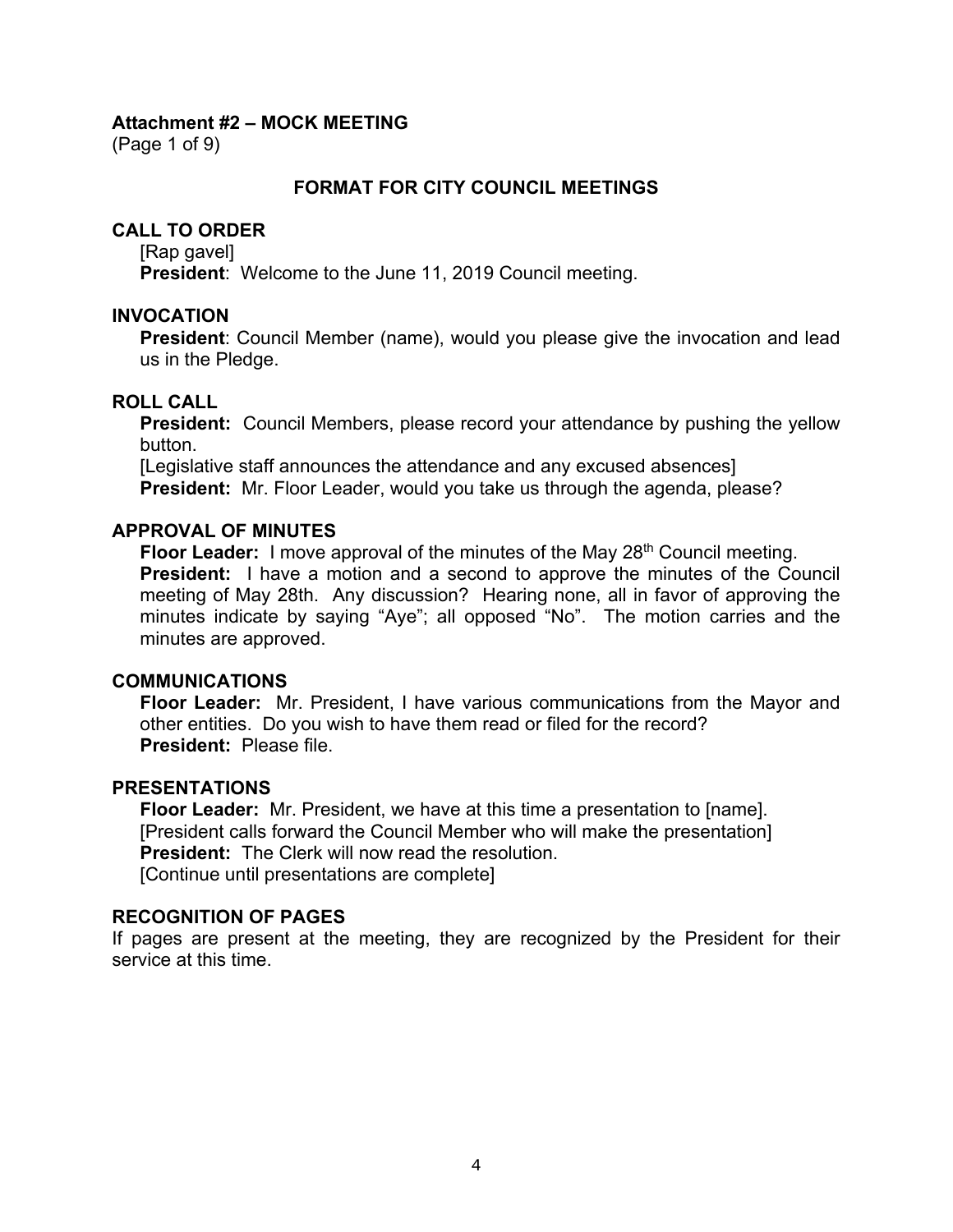(Page 2 of 9)

# **ORDER OF BUSINESS FOR ACTION ITEMS**

- Quasi-judicial resolutions
- Quasi-judicial ordinances
- Consent Agenda
- Public hearings pursuant to Chapters 163 and 166, *Florida Statutes* and Section 655.206, *Ordinance Code* (all ordinances required to have a Council public hearing on second reading)
- Public hearings on land use amendments and rezonings
- Special public hearings
- Action upon resolutions on first or second reading, regarding economic development investment incentives and related contracts, agreements and appropriations
- Third reading resolutions
- Third reading ordinances
- Second reading resolutions
- Second reading ordinances
- Unfinished business (if any)
- Addendum (if any)
- Public Comments
- Roll Call
- Adjourn

See script pages five to eight for examples of typical actions to amend, substitute, rerefer to committee, approve, etc.

#### **QUASI-JUDICIAL ACTIONS**

Some types of actions undertaken by the City Council have been determined, either by state law or by court ruling, to be "quasi-judicial" in nature, meaning that Council Members act in the capacity of judges rather than elected representatives when taking action on those items. Quasi-judicial actions impose specific requirements on Council Members as individuals and on the Council as a Whole with regard to making decisions according to established law based on a record of factual evidence. The quasi-judicial requirements also govern in some ways what citizens can say and do in advocating their point of view to the Council, and requires Council Members to disclose *ex parte* communications, meaning contacts with either proponents or opponents of a particular bill outside of formal meetings of the Council or its Committees. Failure to observe the proper rules regarding notice, *ex parte* communication, establishment of a sufficient factual record in support of a decision, or other quasi-judicial requirement may provide the basis for an opponent to challenge the legality of the Council's action or a Council Member's vote on a particular bill.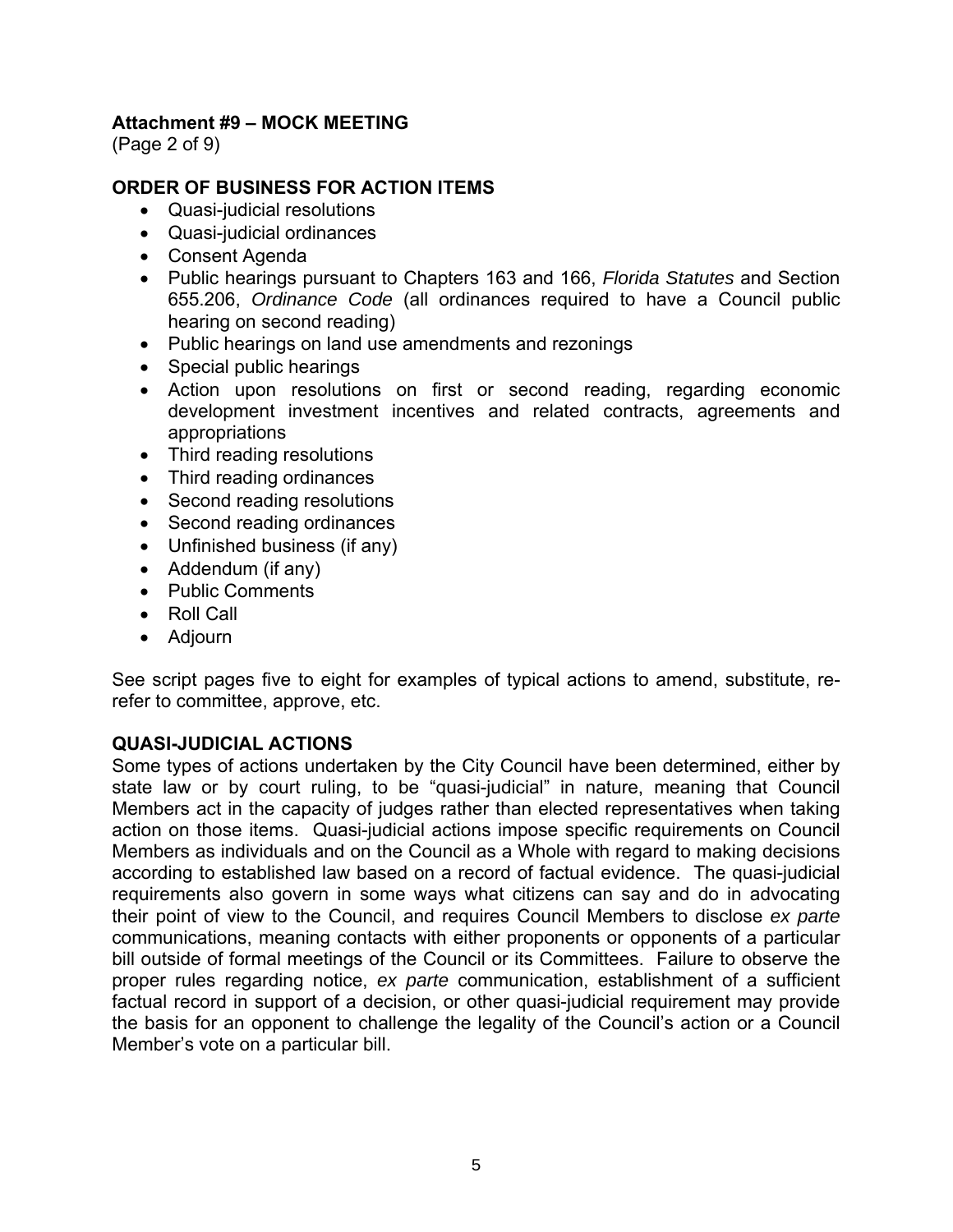(Page 3 of 9)

# DECLARATION OF *EX PARTE* COMMUNICATION

**Floor Leader:** Move 2019-7.

**President:** I have a motion and a second on 2019-7. Any discussion?

[Council Member A requests recognition to speak.]

**President:** Council Member A?

**Council Member A:** Mr. President, I need to declare that I have had *ex parte*  communication on this bill with the developer of this project. He stopped me on the way into the meeting this evening and urged me to support this bill.

**President:** Thank you Council Member A. Staff will please have the record reflect the *ex parte* communication.

[Continue with discussion and action on the bill]

#### RE-REFER ITEM:

NOTE: third reading items may only be re-referred at the request of the Chairman of a committee of reference or upon motion from the floor and affirmative vote of the Council.

**Floor Leader:** 2019-6500, move to re-refer to designated committee(s)

**President:** Any discussion on the referral? Seeing none, open the ballot and record the vote.

[Legislative staff announces vote]

**President:** By your action you have re-referred 2019-6500 to the committee(s)

#### **CONSENT AGENDA**

**Floor Leader:** On page 6 of your agenda we will take up the consent agenda. Madam Secretary, please read the items on consent.

[Legislative staff reads out the number of each bill on the consent agenda.]

During the reading of the Consent Agenda items, any Council Member may request that an item be pulled from the Consent Agenda and voted on separately by calling for the item to be pulled when its number is read. On most occasions, a bill is pulled because it is being Substituted or Amended

**Staff:** 2019-1006, 2019-1008, 2019-1254…

**Council Member C:** Pull 2019-1254.

[When the reading of all consent agenda bills is complete…]

**Floor Leader:** Move approval of the Consent Agenda with the exception of 2019- 1254.

**President:** I have a motion and a second on the consent agenda items except 2019-1254. Open the ballot and record the vote.

[Legislative staff announces vote]

**President:** By your action, you have approved the items on the Consent Agenda.

After approval of the consent agenda, any pulled bills are considered one by one.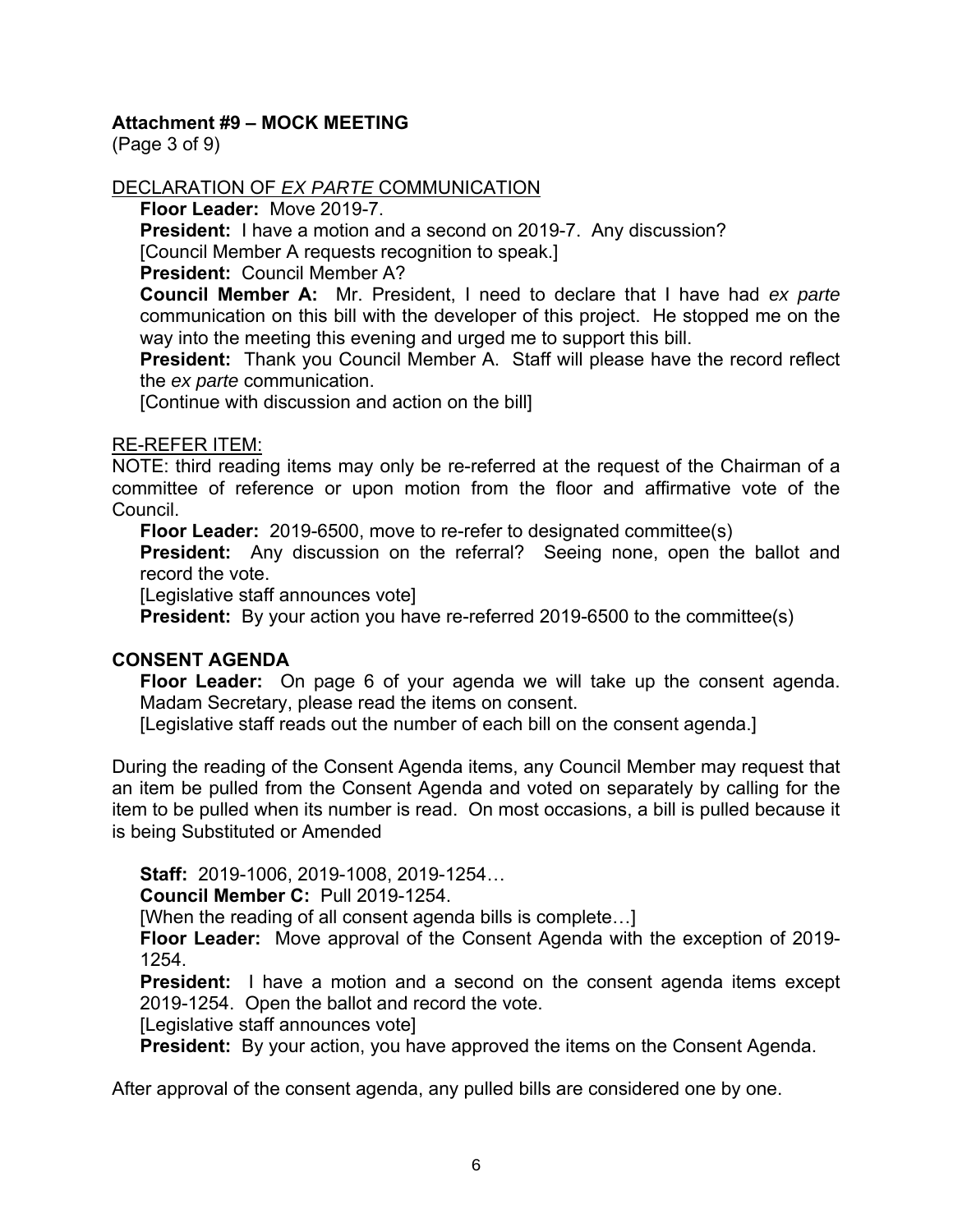(Page 4 of 9)

# **PUBLIC HEARING PURSUANT TO CHAPTERS 163 AND 166,** *FLORIDA STATUTES,* **AND SECTION 655.206,** *ORDINANCE CODE*

State statute requires that all ordinances receive a public hearing before the Council on second reading of the bill. The City's Concurrency Management Code requires that all development agreements between the City and a developer have two public hearings, one before the full Council and the other before the appropriate Council committee (Land Use and Zoning)

**Floor Leader:** Mr. President we have a public hearing scheduled on 2019-4400.

**President:** The public hearing on 2019-4400 is open. Is there anyone to speak to the bill?

[Recognize speakers in order until all have spoken; the rules for Public Comment apply]

**Floor Leader:** We have one speaker, Bob Space, would you please give your name for the record.

**Bob Space:** My name is Bob Space. My neighborhood is already congested and this development would definitely bring more traffic to this area and it will not be good for children going to school and people going about their everyday lives. The Planning Commission denied this bill how can you pass it?

**President:** Sir this bill will not be voted out tonight, this is just a public hearing. OGC please address the traffic issue and the denial by the Planning Commission.

[OGC provides some legal detail on the issue/topic of discussion]

**President:** Thank you.

**President:** Is there anyone else who wants to speak to 2019-4400? Seeing none, the public hearing is closed. [rap gavel]

[The President then proceeds with action on the bill, or moves to the next agenda item]

# **PUBLIC HEARINGS ON LAND USE AMENDEMENTS AND REZONINGS**

State Statute and the City Zoning Code impose specific requirements on land use amendment and zoning ordinances that differ from other types of ordinances, primarily with regard to public hearings and advertising requirements.

#### APPROVE/DENY ITEM:

**Floor Leader:** 2019-4000, move the bill.

**President:** I have a motion and a second. Is there any discussion? [Entertain discussion; when complete…]

**President:** Open the ballot; vote; lock the ballot and record the vote.

[Legislative staff announces vote]

**President:** By your action you have approved/denied 2019-4000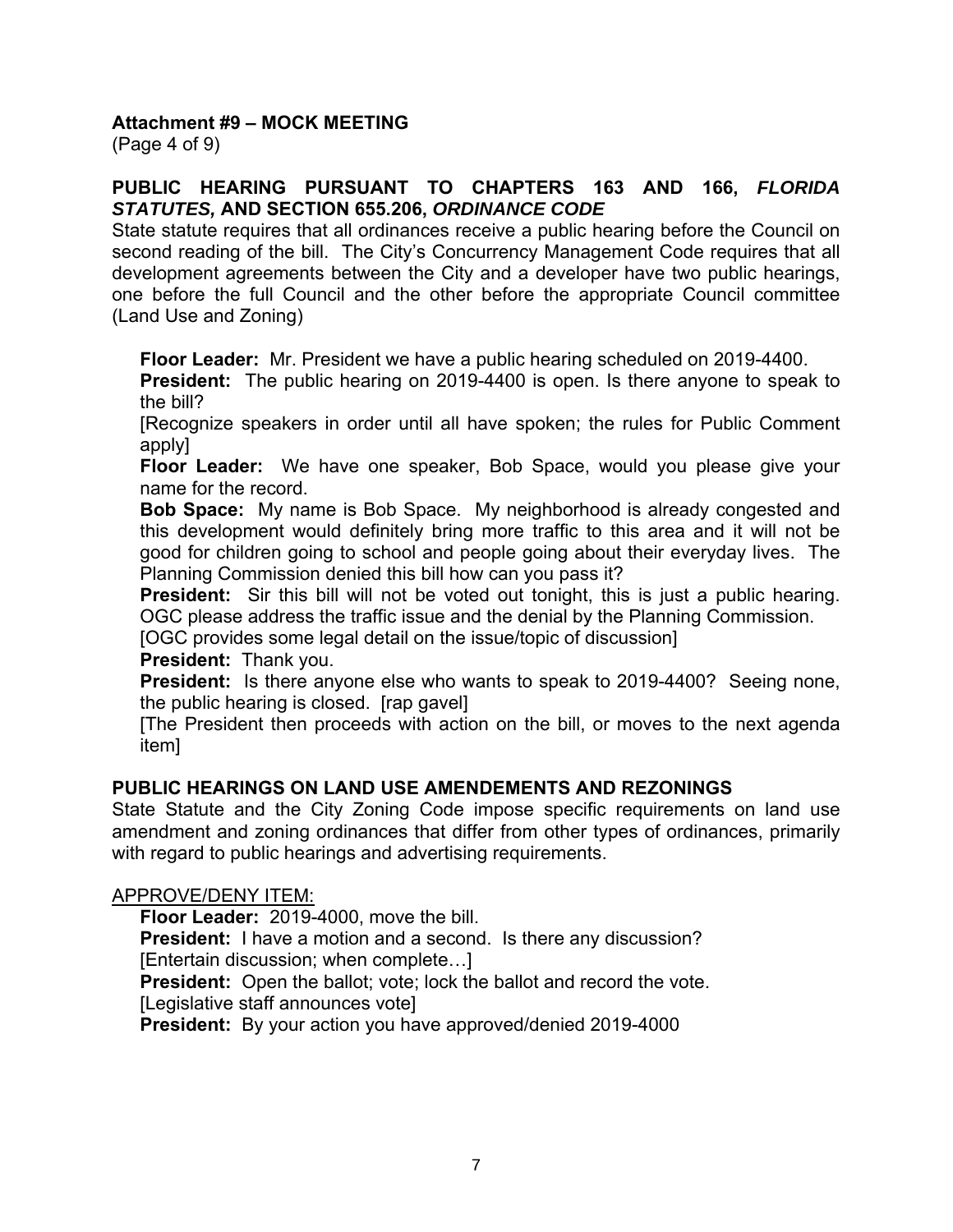(Page 5 of 9)

#### APPROVE/DENY ITEM WITH A COMMITTEE RECOMMENDATION TO DENY:

**Floor Leader:** 2019-4100, move the bill.

**President:** I have a motion and a second. The committee recommendation is to deny. If you support the committee recommendation, vote "No". Is there any discussion?

[Entertain discussion; when complete…]

**President:** Open the ballot; vote; lock the ballot and record the vote.

[Legislative staff announces vote]

**President:** By your action you have approved/denied 2019-4100.

#### AMEND, APPROVE/DENY ITEM:

**Floor Leader:** 2019-5000, move the amendment.

**President:** I have a motion and a second on the amendment. Any discussion on the amendment?

[Entertain discussion; when complete...]

**President:** All in favor of the amendment signify by saying "Aye"; all opposed "No". The amendment carries/fails.

[Assuming the amendment carries…]

**Floor Leader:** Move the bill as amended.

**President:** I have a motion and a second on the bill as amended. Any discussion? [Entertain discussion; when complete...]

**President:** Open the ballot; vote; lock the ballot and record the vote.

[Legislative staff announces vote]

**President:** By your action you have approved/denied 2019-5000 as amended.

#### RECONSIDER ITEM:

**Floor Leader:** 2019-8500, move we reconsider.

**President:** I have a motion and a second to reconsider file 2019-8500. Is there any discussion?

[Entertain discussion; when complete...]

**President:** All in favor of reconsidering signify by saying "Aye"; all opposed "No". The motion carries/fails.

[If the motion carries, the President then entertains a new motion to act on the bill again.]

#### **SPECIAL PUBLIC HEARINGS**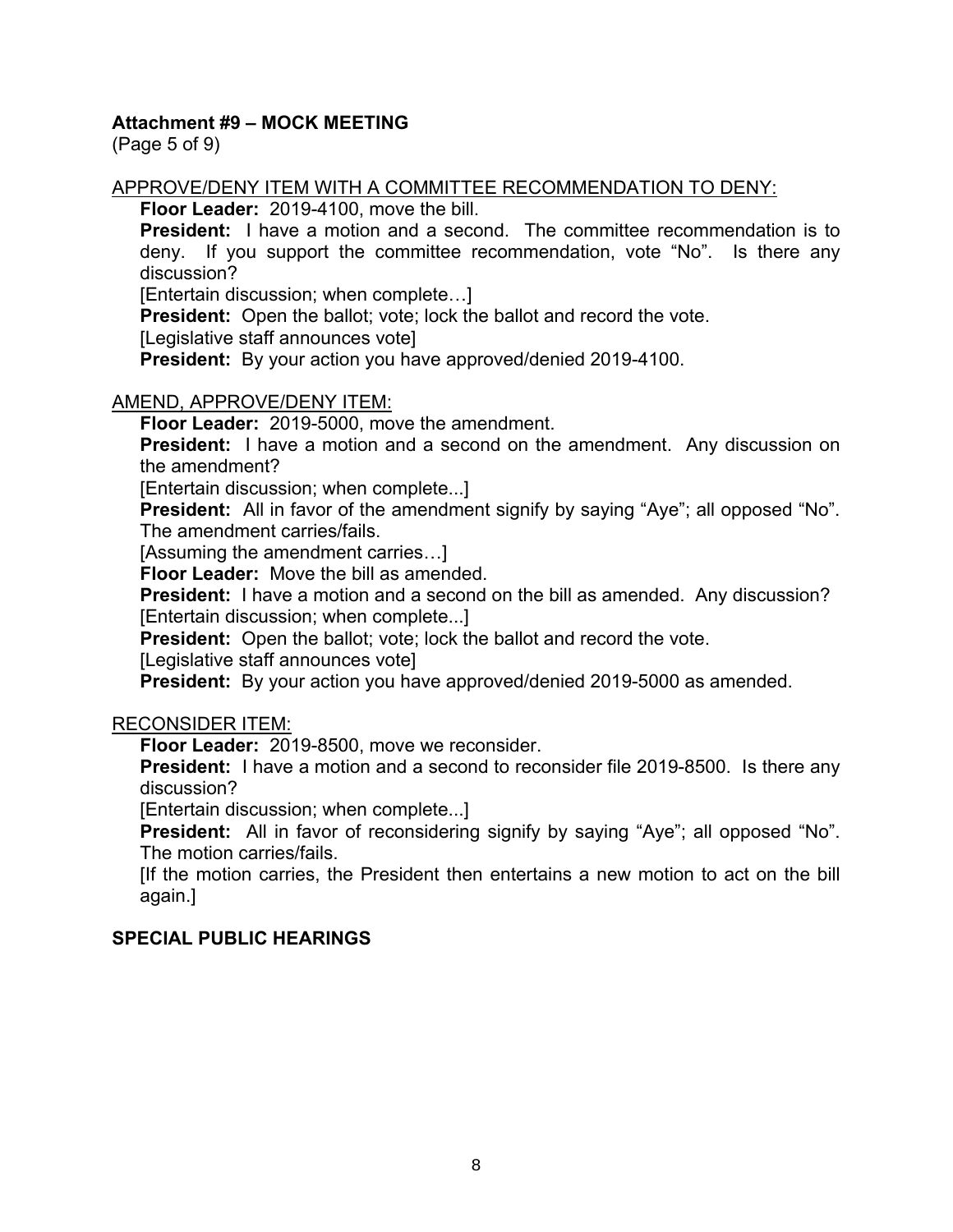(Page 6 of 9)

# **THIRD READING RESOLUTIONS AND ORDINANCES**

#### DECLARATION OF A CONFLICT OF INTEREST

**Floor Leader:** Move 2019-844.

**President:** I have a motion and a second on 2019-844. Any discussion?

[Council Member B requests recognition to speak.]

**President:** Council Member B?

**Council Member B:** Mr. President, I need to declare a conflict on this bill. My employer does business with the company that is the recipient of the contract this bill approves, and therefore I am going to abstain from voting on this item.

[Legislative staff provides the Council Member with a conflict of interest declaration form to be signed and included in the bill file. When the President calls for the vote, Council Member B pushes the yellow button to be recorded as abstaining.]

#### **SECOND READING RESOLUTIONS AND ORDINANCES**

#### EMERGENCY ITEM:

**Council Member C**: Mr. President I would like to take up 2019-7600 as an emergency. I have just been notified that there is a time restraint on getting the funds for this project.

**President:** This is fine. Mr. Floor Leader

**Floor Leader:** 2019-7600, move the emergency.

**President:** I have a motion and a second to declare an emergency on 2019-7600. Is there any discussion?

[Entertain discussion; when complete…]

**President:** All in favor of the emergency signify by saying "Aye"; all opposed "No".

[Assuming the emergency is approved…]

**President:** The emergency is declared.

**Floor Leader:** Move the bill as an emergency.

**President:** I have a motion and a second on 2019-7600 as an emergency. Any discussion?

[Entertain discussion; when complete...]

**President:** Open the ballot; vote; lock the ballot and record the vote.

[Legislative staff announces vote]

**President:** By your action you have approved/denied 2019-7600 as an emergency.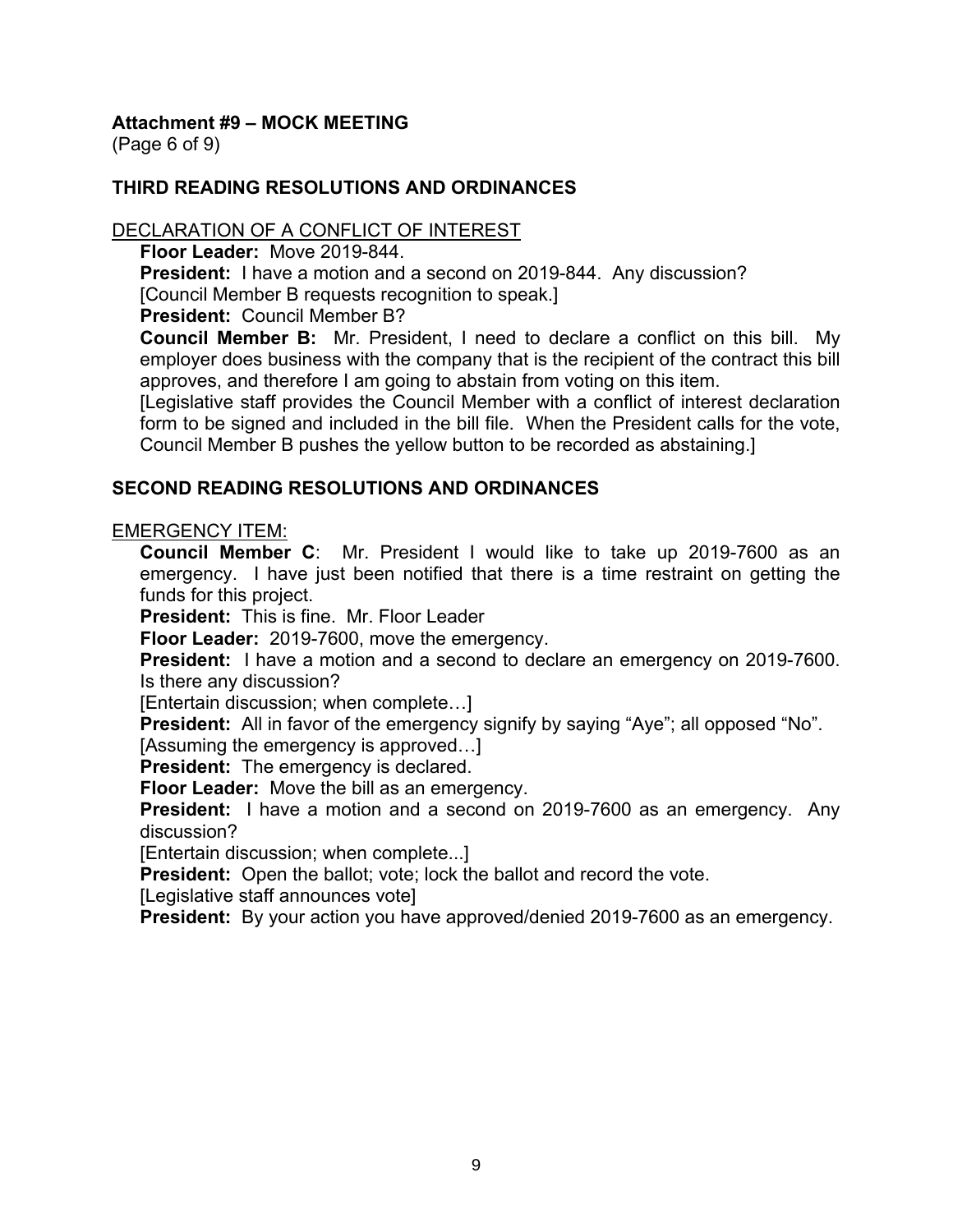(Page 7 of 9)

#### **UNFINISHED BUSINESS**

#### DISCHARGE FROM COMMITTEE:

**Floor Leader:** 2019-9900, move to discharge from the [committee(s)].

**President:** I have a motion and a second to discharge from the [committee(s)]. Is there any discussion?

[Entertain discussion; when complete...]

**President:** All in favor of discharge signify by saying "Aye"; all opposed "No". The motion carries/fails.

[Assuming the motion carries…]

**Floor Leader:** Move the bill.

**President:** Is there any discussion?

[Entertain discussion; when complete...]

**President:** Open the ballot; vote; lock the ballot and record the vote.

[Legislative staff announces vote]

**President:** By your action you have approved/denied 2019-9900.

#### WITHDRAW ITEM:

**Floor Leader:** 2019-6000, move to withdraw.

**President:** I have a motion and a second to withdraw 2019-6000. Is there any discussion?

[Entertain discussion; when complete…]

**President:** All in favor of the withdrawal signify by saying "Aye"; all opposed "No". By your action you have/have not approved the withdrawal of 2019-6000.

#### **ADDENDUM TO THE AGENDA:**

**Floor Leader:** Mr. President, I move the Addendum to the Agenda.

**President:** I have a motion and a second on the Addendum to the Agenda. Any discussion? All in favor signify by saying "Aye"; all opposed "No". The motion carries/fails.

If the motion carries, the Floor Leader moves approval of the first addendum item and continues on with the original agenda.

#### EMERGENCY, AMEND/SUBSTITUTE ITEM:

**Floor Leader:** 2019-8800, move the emergency.

**President:** I have a motion and a second on the emergency. Is there any discussion?

[Entertain discussion; when complete…]

**President:** All in favor of the emergency signify by saying "Aye"; all opposed "No".

[Assuming the emergency is approved…]

**President:** The emergency is declared.

**Floor Leader:** Move the amendment/substitute.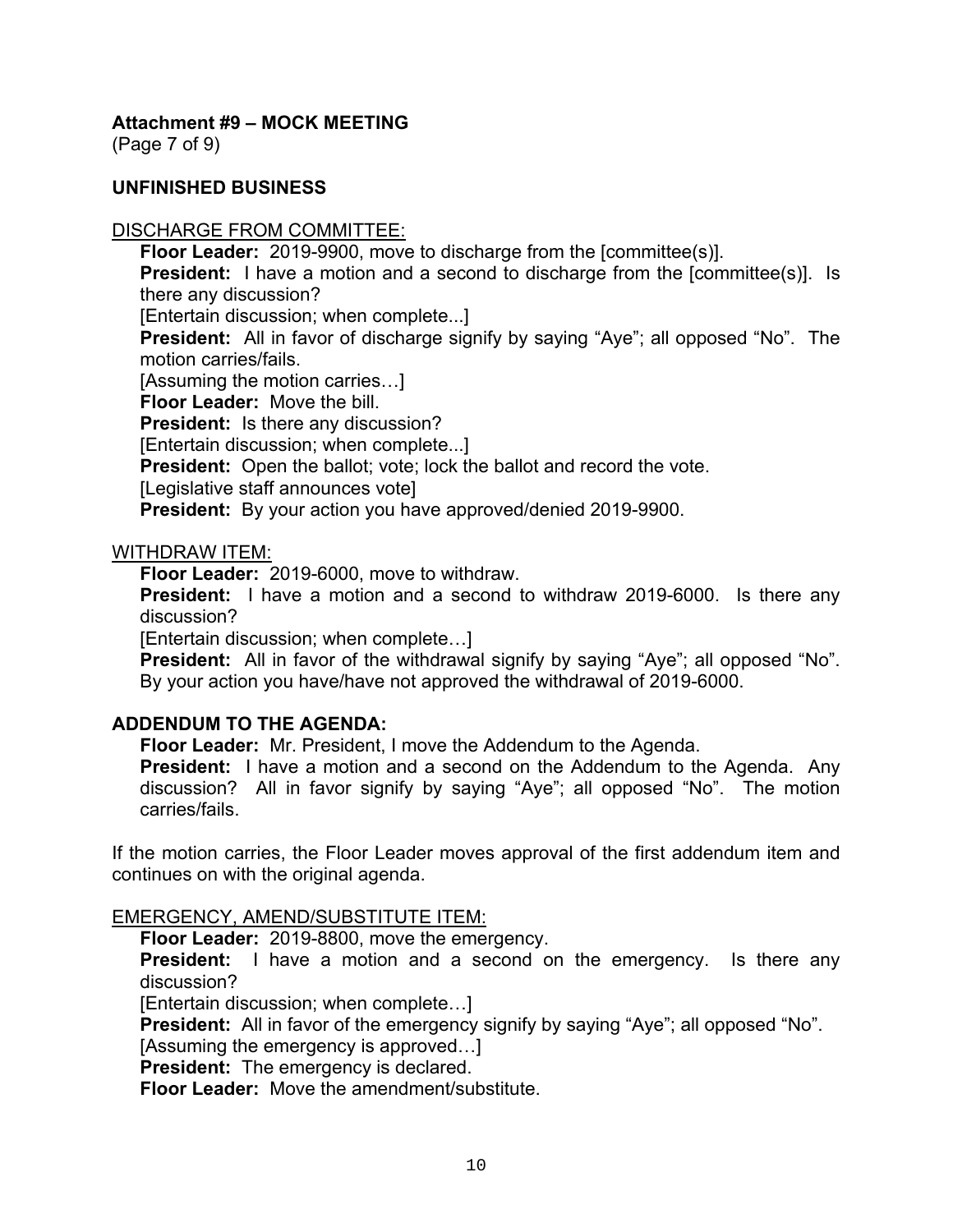(Page 8 of 9)

**President:** I have a motion and a second on the amendment/substitute. Is there any discussion?

[Entertain discussion; when complete…]

**President:** All in favor of the amendment/substitute signify by saying "Aye"; all opposed "No". The amendment/substitute is approved/denied.

**Floor Leader:** Move the bill as amended/substituted, as an emergency.

**President:** I have a motion and a second on 2019-8800 as amended/substituted, as an emergency. Any discussion?

[Entertain discussion; when complete...]

**President:** Open the ballot; vote; lock the ballot and record the vote.

[Legislative staff announces vote]

**President:** By your action you have approved the bill as amended/substituted, as an emergency.

#### **PUBLIC COMMENT**

Council Rules provide that the public comment portion of the meeting shall not begin prior to 6:00 p.m. in order to give citizens time to reach City Hall after the common workday. Speakers are required to fill out a green speaker request card with their name and address and turn it in to the legislative staff for inclusion in the public record of the meeting. Cards are collected and provided to the Floor Leader to call speakers in turn. Speakers may have three minutes to speak to any topic, with elapsed time being indicated by the green, yellow, and red Light Tree. Speakers must maintain reasonable decorum and may not engage in personal attacks upon Council Members. Council Members may not debate or engage in conversation with speakers, but may, with the President's permission, ask a question to clarify a speaker's previous statement or establish a point of fact. Council Rules do not permit demonstrations by the public attending a Council meeting, so a comment period speaker should not incite members of the audience to stand, offer applause, wave signs, or otherwise engage in demonstrative behavior. It is the Council President's responsibility to enforce the rules and maintain order.

#### **Floor Leader:** Call Betty Blank

**Betty Blank:** I would like to discuss a problem in my neighborhood and Council Member D is not responding to my calls and is not solving the problem.

**President:** Ms. Blank please address the entire council.

**Betty Blank:** Why can't the public ever get any answers from you guys?

**Council Member D**: We will be holding a town meeting on this issue.

**President:** Council Member D please take Ms. Blank to the Green Room to discuss this issue.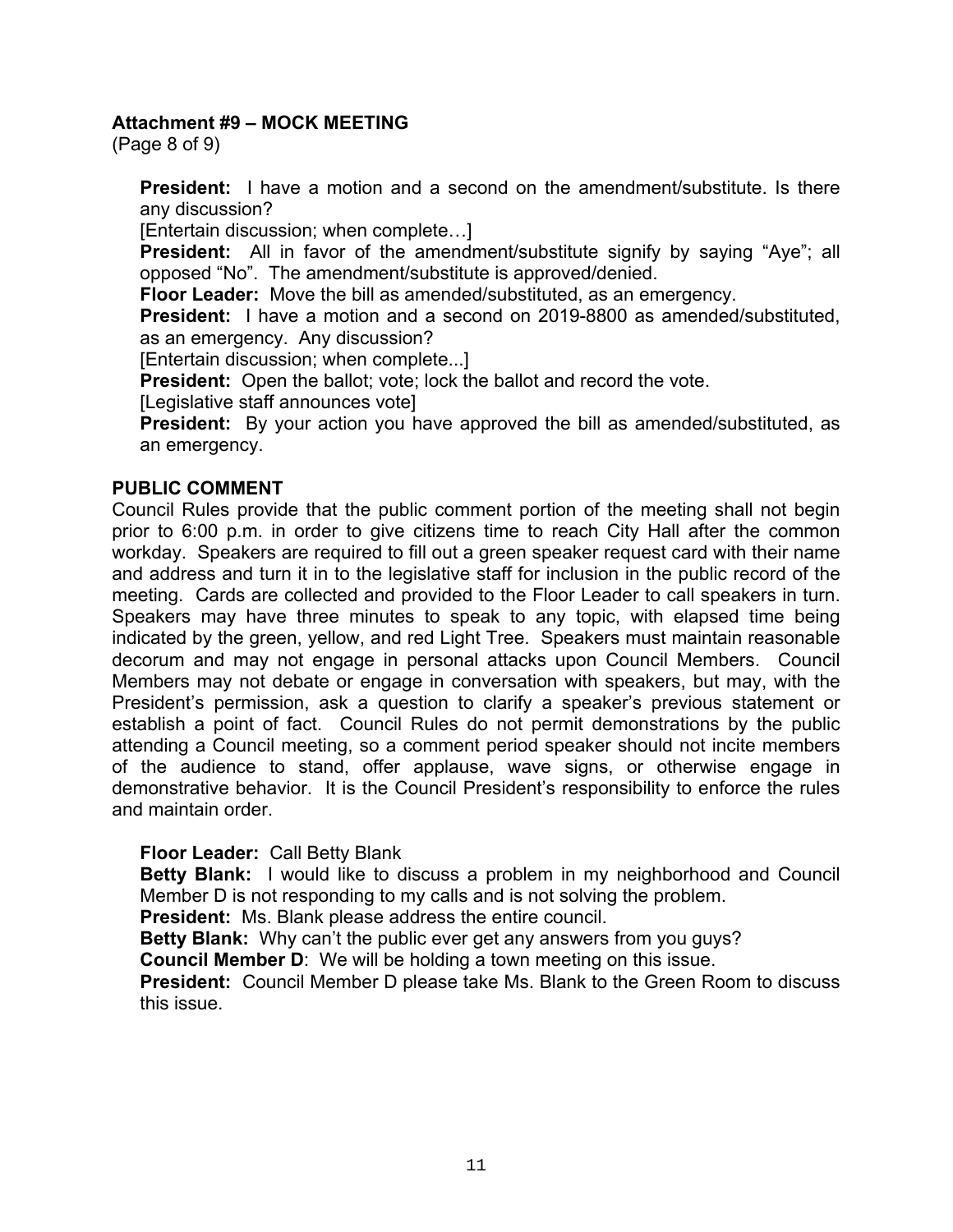(Page 9 of 9)

# MIDNIGHT ADJOURNMENT RULE

The Council Rules provide that a Council meeting may not continue past midnight. At midnight the meeting is to be automatically recessed, to resume the next morning at 9:00 a.m., unless the rule is waived by a majority vote of the Council Members present.

#### **MANNER OF TAKING ACTION**

NOTE: See attached Frequent Council Rules Actions sheet for number of votes required to pass items under various conditions.